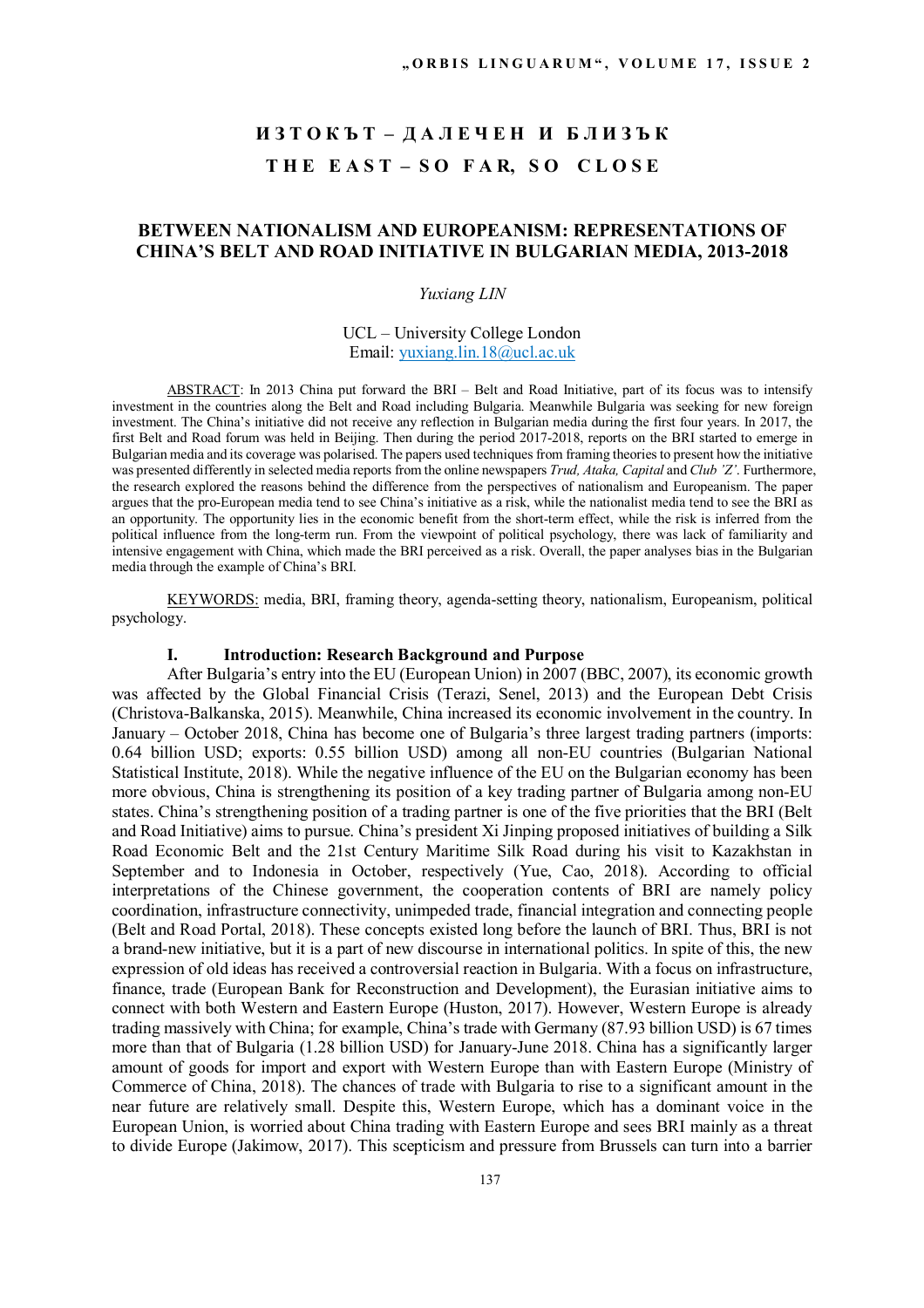for Bulgaria to participate in China's BRI, considering Bulgaria is on the loose periphery of the EU and lacks the resources and political clout to advance its interests in Brussels (Bechev, 2018). Factors such as Bulgarian national interests and the state's conformity to the EU make China's Belt and Road Initiative a controversial and problematic issue in Bulgaria.

In this economic and political context, this coursework addresses the research question: *How and why is China's BRI reported differently in Bulgarian Online Media during 2013 – 2018?* I argue that media reports are polarised along nationalist and pro-European lines of division. On the one hand, nationalist newspapers see BRI as a stimulator for developing bilateral relationships that are beneficial to Bulgarian national interests; on the other hand, pro-European media outlets tend to report against the initiative and emphasize its potential risks of increasing China's political influence and undermining EU's influence on Bulgaria.

#### **II. Methodology and Theoretical Framework**

In this part, I will explain why I have involved Bulgarian media in the research question. Media analysis is a key part of the two mass communication, namely agenda-setting theory and framing theory; they set the theoretical framework to explain the research question. Agenda-setting theory argues that the media sets the public agenda, namely telling the audience what to think about (McCombs, Shaw, 1972); while Framing theory suggests that the way something is presented to the audience influences the choices people make about how to process that information (Chong, Druckman, 2007). Firstly, whether the media report a certain issue and the amount and type of the information used to report the issue make readers learn whether the issue is important and how much importance it carries. Secondly, the frame that is placed on the information by the media, influences the perception of the news by the audience. This offers the theoretical foundation to explain the paradox of why a certain issue does not immediately appear on the media after it comes into being, and the one and same issue delivers polarised value judgements to the audience since it is first reported. Theoretically, the media can select one of various frames to place on a certain issue to shape opinions of the audience, which will affect the audience in their political decisions such as voting. Hence, it is significantly valuable to research the problematic nature of the BRI in Bulgarian media. However, it is beyond the scope of the coursework to evaluate the effect of setting and framing on the audience's decision-taking process in political life. Instead, I will analyse the process of setting and framing of the BRI from influential Bulgarian newspapers and explore the reasons behind that.

Bulgaria's transition to democracy led to the freedom of speech in the media (Raycheva, 2016). It is politically permissible for Bulgarian media to report on a wide range of social and political topics with various value judgements. In the research of the BRI, I used the keyword poyas i put (belt and road in Bulgarian) to identify and rank the most read media reports on the BRI in Bulgarian online media. Then I used the following selection criteria: a) Content is Bulgaria-related, neither about general analysis of the BRI, nor about its non-European or purely Chinese viewpoints; b) The media outlets publishing this content are relatively popular in Bulgaria. Four articles stood out as they were more widely read by a large margin and substantially longer. Then I used the framing techniques (Fairhurst, Sarr, 1996) to compare various framing processes demonstrated in the four articles. The four articles and their press profile are as follows:

 'Edin poyas, edin put, mnogo problemi' (One belt, One road, Many problems), 1896 words, published on May 2017, from *Capital*, pro-western media (Antonov).

 'EC: S Putya na koprinata Kitai razdelya Evropa' (EU: With Its Silk Road China Separates Europe), 510 words, published on April 2018, from *Club "Z"*, a newly founded in 2014 news site.

 'Noviyat Put na koprinata shte zaobikoli li Bulgariya' (Will The New Silk Road Bypass Bulgaria ), 1052 words, published on June 2017, from *Ataka*, the official newspaper of the nationalist political party 'Ataka'.

 'Redaktorut v Kitaiskoto radio za chujbina Todor Radev pred Trud: Kitaiskite investitsii shte sa poveche, ako Bulgariya raboti za privlichaneto' (The Editor in China International Radio Todor Radev Tells *Trud*: There Will be More Chinese Investment, if Bulgaria Works More to Attract It), published on July 2017, from *Trud*, newspaper of social democracy.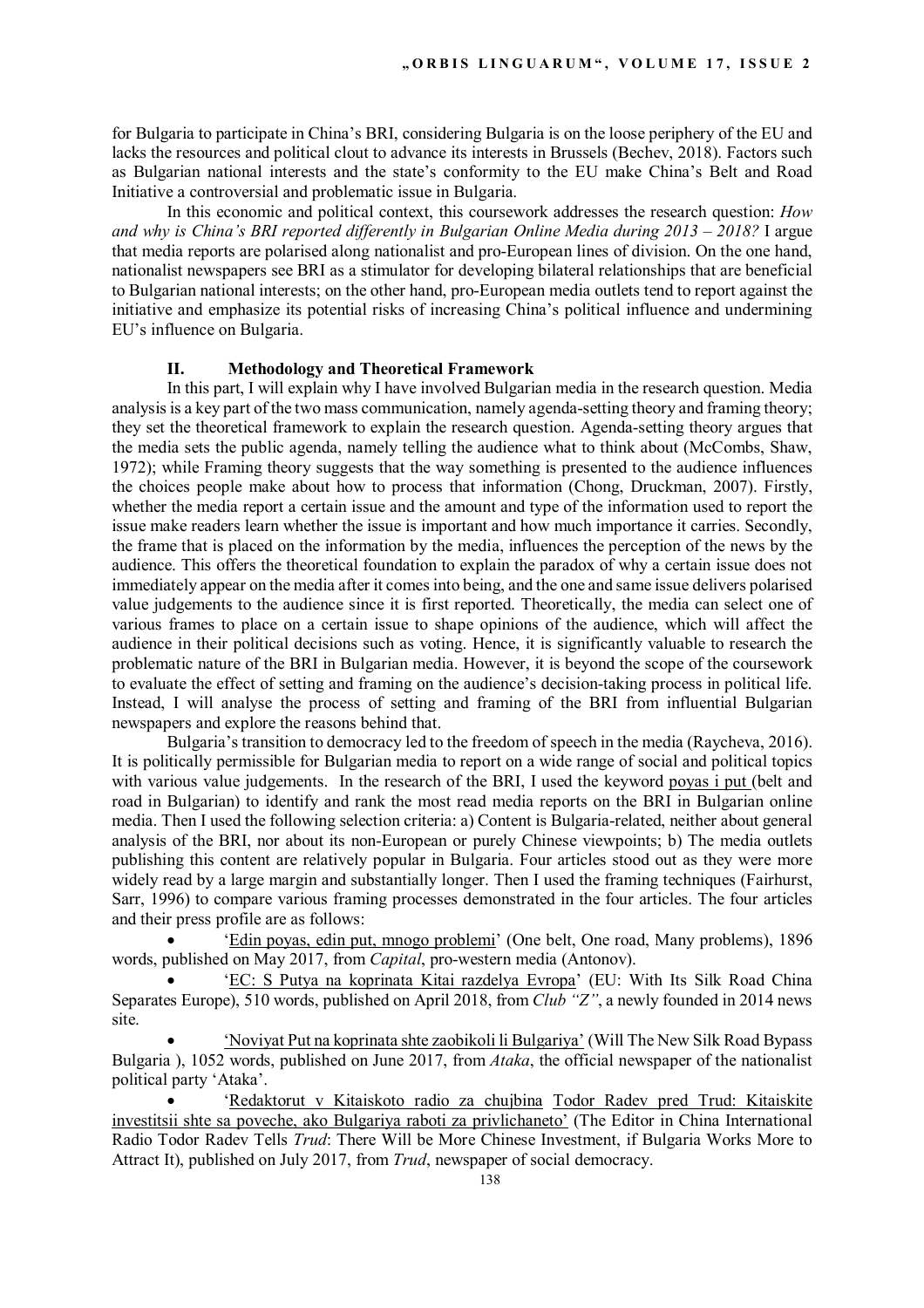## **III. Findings: Typology and Characteristics of Polarised Framings**

Firstly, I divided the time range into two periods, 2013 – 2016, and 2017 – 2018. During the first period, there were no reports towards the BRI on Bulgarian media outlets. Possible reasons are that there were no practical projects being realized under the BRI in Bulgaria and Bulgaria did not have a clear national strategy towards the BRI. The Bulgarian media did not have BRI as its reporting agenda. Bulgarian media did not realize any significance of the BRI until the Belt and Road Forum for International Cooperation was held in 2017. Thus, it was not surprising Bulgaria did not send any representatives to the forum which is regarded as the highest standard international event under the BRI framework (Ministry of Foreign Affairs of China). During the second period 2017 – 2018, some Bulgarian media started to include BRI on its agenda but shaped polarized framings of the initiative.

*Capital* and *Club 'Z'* present a negative coverage of BRI: *Capital* uses the European perspective to justify the non-participation of Bulgaria in the forum and *Club 'Z'* criticizes the BRI using information from the German newspaper Handelsblatt. On the contrary, *Ataka* criticizes the nonreaction of Bulgaria towards the BRI and *Trud* advises how Bulgaria should benefit more from the BRI. The four articles use different framing techniques suggested by Fairhurst and Starr (1996). Originally, there are seven techniques but only three of them are observed here, namely metaphor, slogan, and spin.

a) Metaphor

A metaphor means framing a conceptual idea through comparison one thing to another thing. Bulgarian media use the concept to frame the initiative and certain action. For example, the concept of Chinese investment under the BRI is compared to 'dujdut na pari' (rain of money) (*Ataka*); the action of non-participation of Bulgarian government in the BRI described as 'propusna vlaka' (missed the train) (*Ataka*). The comparison of a sophisticated international initiative to the everyday social and natural phenomenon is understandable to even the low-educated people; it tries to convey the economic benefits of the BRI.

On the flipside, the BRI is also compared to the Marshall Plan after the Second World War (*Club 'Z'*). The metaphor exaggerates similarities between the BRI and the Marshall Plan in terms of boosting exports, broadening financial influences. However, such metaphor ignores world context of these two ideas; one in complete chaos in 1948 while the other is relatively more organized in 2013; China in 2013 is also not as strong as the US in 1948 (Shen, Chan, 2018). The comparison of China's current initiative to an even more sophisticated historical US's plan serves mainly to frame opinions of elite groups; it conveys political implications of the BRI.

b) Slogan, jargon, catchphrase

Using a slogan means to frame an object with a catchy phrase to make it more memorable and relatable. Phrases such as 'razdelya Evropa' (break Europe) and 'zadushi svobodna turgoviya' (it stifled free trade) (*Club 'Z'*) tend to attract the attention of readers immediately. These critical and sharp phrases lead to framing of EU-related negative perceptions of BRI in the mind of the audience.

From another perspective, *Trud* suggested 'promenyat radikalno ikonomicheskata situatsiya' (change the economic situation radically). Such an attractive and strong phrase emphasizes the economic profits of China's involvement in Bulgaria and thus guides the audience to think in a positive way of the BRI.

#### c) Spin

The idea of spin is to present a concept in such a way as to convey a value judgement that might not be immediately apparent. As described in media *Club 'Z'*, '…ako Kitai ne bude nakaran da se pridurja kum evropeiskite printsipi za prozrachnost.'(if China is not made to adhere to the European principles of transparency). This sentence starts by setting us a pre-condition that China is not likely to comply with European principles, which inserts negative opinions into the frame of China's BRI.

In another group of newspapers, *Trud* suggested 'natsionalna garantsiya' (national guarantee) to be given by the Bulgarian government to Chinese investors. This eye-catching phrase shifts the focus from the initiative itself to the governance capacity of Bulgaria with the pre-set condition that BRI is beneficial and profitable.

Based on a), b) and c), one can see both groups of newspapers use framing techniques to convey information about the BRI. The ways in which the Bulgarian media report the BRI are related to the ways they use framing techniques to give information about the BRI. Firstly, *Capital* and *Club 'Z'* tend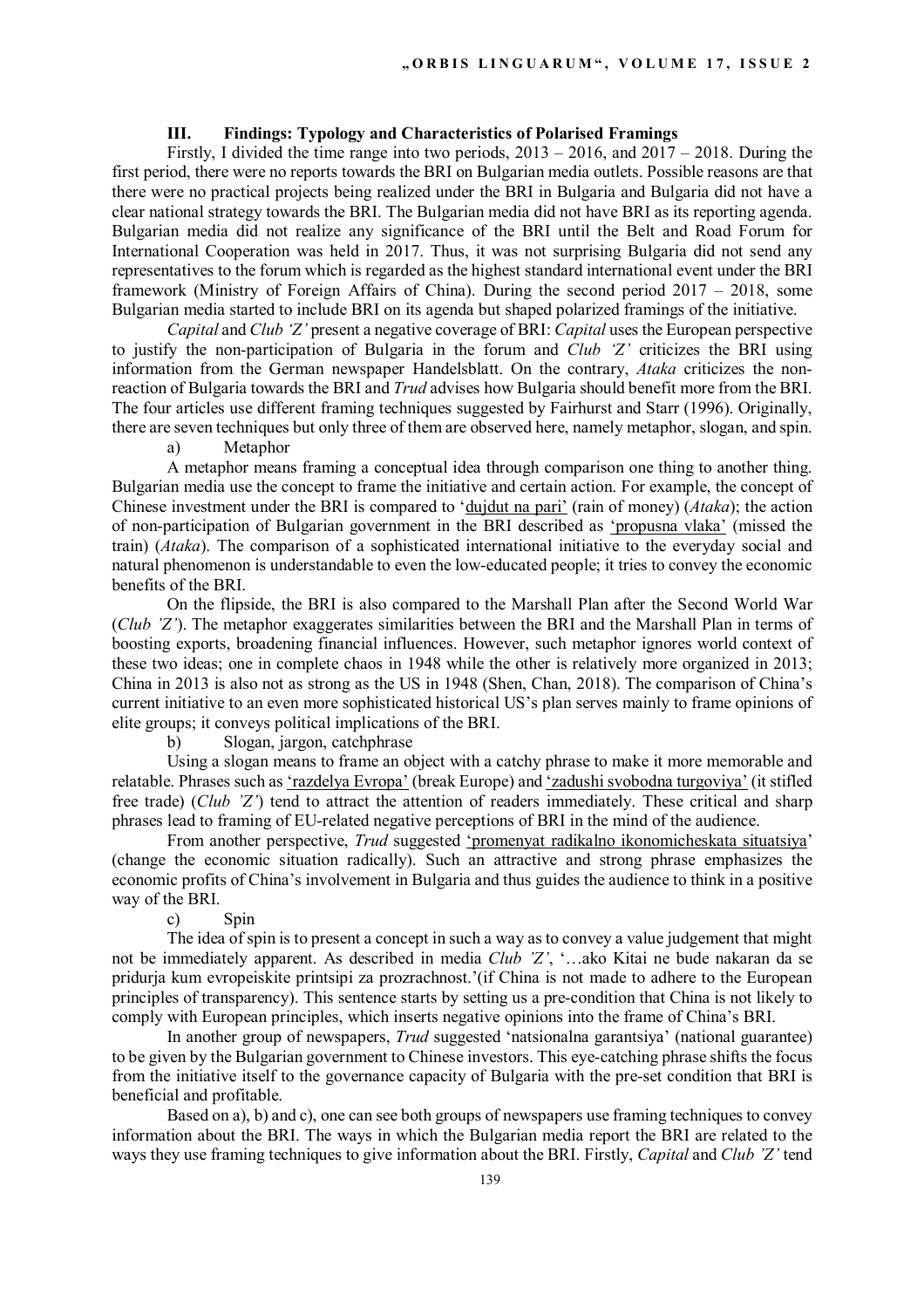to compare the BRI to the historically sophisticated strategy with a focus of political implications; while *Ataka* and *Trud* tend to compare the BRI to the everyday phenomenon with a focus on the economic benefits. Secondly, the first uses catchy phrases to convey negative connotations on the long-term global level; while the latter uses slogans to express extremely positive immediate expectations from Bulgaria itself. Thirdly, the negative framing of the BRI is based on a hidden pre-set condition of China's rulebreaking behaviour, but the positive framing of the BRI is based on inserting a positive judgement in advance and then criticizes the Bulgarian government. In short, the BRI is reported in two ways in the Bulgarian media, namely in a negative way which considers the BRI as a risk; in a positive way that frames the initiative as an opportunity.

#### **IV. Discussions: Explanations for Different Narratives**

a) Pro-EU vs. Nationalism Discourse

A poll from 2016 shows that Bulgaria is among the most pro-European countries in the EU (BNR). As an EU member, Bulgaria's foreign policy is influenced by EU. It can be explained both in the short term and the long term. In the short term, the EU is worried about rule-obeying, transparency and corruption issues of Chinese investment in Bulgaria. For example, China tried to manufacture cars under the brand Great Wall near the Bulgarian city Lovech with the aim to enter the European market. However, it was suspended in 2017 as their cars do not comply with EU energy efficiency requirements (Granitska, Nikolov, 2017). The Chinese foreign outbound investment faces problems of not giving enough attention to local laws (Liao, 2017). In the long term, however, the European Union has expressed concerns that China will have more political influence in CEE and will erode Europe's unity through the 16+1 platform under BRI. Hence, the pro-EU newspapers as *Capital* and *Club 'Z'* in Bulgaria tend to perceive BRI more as a risk than an opportunity.

On the other hand, the official newspaper of the nationalist party *Ataka* has a different viewpoint. From a nationalist point of view, the Chinese investment in Bulgaria will bring real economic changes in society. The sinologist Radev sees parallels between joining BRI and entry into the EU. Both secure the entry of new capital into the country (*Trud*). The nationalist viewpoint denies EU political influence on the state's own relationships to China but insists that every member state of EU can decide themselves the relationships with China and how to approach to China.

Reactions from other CEE countries towards BRI have incited a nationalist perspective towards the initiative. The fact that Beograd-Budapest railway line bypasses Bulgaria is seen as a result of the passive reaction of Bulgaria to BRI. Even though according to official statistics of China's FDI (Foreign Direct Investment) stock in 2017, Bulgaria has received 0.25 billion USD, which is more than 0.17 billion USD compared to Serbia. This demonstrates that even though the total FDI amount from China in Bulgaria is bigger than its neighbour Serbia, there are no significant infrastructure projects built by China in Bulgaria. This causes dissatisfaction among nationalists.

b) Short-term effect vs. long-term analysis

Time ranges are also a reason for different reports of the BRI in the Bulgarian media. When it is analysed from the short-term perspective, the perspective of economic profit is more obvious and thus it is positive. BRI by its essence is about the economic cooperation between China and other countries, including Chinese investment overseas. The foreign direct investment is very important for the modernisation of the Bulgarian economy (Vesti, 2014). In 2017, the percentage of FDI (Foreign Direct Investment) of GDP (Gross Domestic Production) is 1.9%. According to experts, a good and easily digestible level of foreign investment is about 10% of GDP. This shows that Bulgaria is in need of more foreign investments for its economic development. So the Chinese investment in the country will be beneficial from an economic perspective. The Chinese investment could potentially improve Bulgaria's economy in the short run.

However, from a long-term point of view, BRI is likely to have political implications for Bulgaria. China is believed to employ soft-power oriented economic diplomacy for BRI (Yagci, 2018). During 2013 – 2016, there is no coverage of China's BRI on the Bulgarian media; however, during 2017 – 2018 there was already a focus on China's BRI. This change demonstrates that China has already increased the attention Bulgaria pays to it. Hence, the long-term effect, namely China increasing its soft power and political influence, is the main source of negative opinions.

c) Political Psychology in International Policies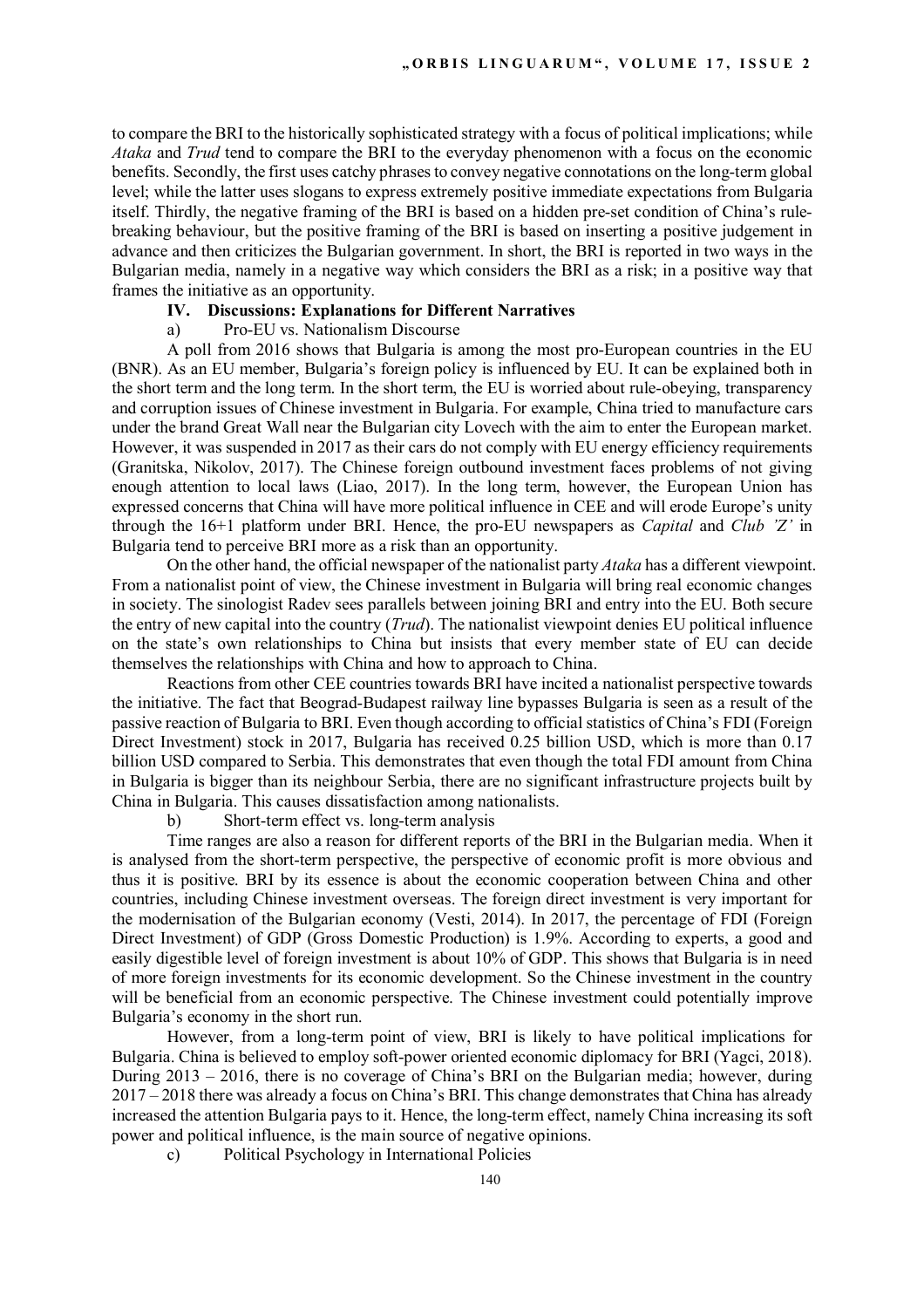Political psychologists argue that risk is used to foster impression in international affairs (Kertzer, Tingley, 2018). The extent of involving risk in the analysis of the BRI determines the extent to which media coverage will be negative. I argue that negative opinions are not based on current real situations, but on fear for potential risks in the future. Both *Capital* and *Club 'Z'* are offering their predictions of negative influences of BRI in the future when they say that, for example, it will be very harmful if China does not adhere to European principles of transparency in their investment.

I also argue that the main reason for risk-driven opinion is a lack of first-hand experiences with China. For example, in the interview conducted by the newspaper *Trud*, Todor Radev, the Bulgarian news editor working in China expressed a positive attitude towards potential risks and gave constructive opinions about BRI. He has been well-informed of China and the BRI by his experience of living and working in China. Hence, from a psychological perspective, Bulgaria's lack of familiarity or engagement with China is a primary reason for concerns over BRI's risks.

#### **V. Conclusion**

China's controversial BRI is reported in Bulgarian online newspapers from the perspectives of Bulgaria and the EU. The explanation behind that is mainly because of different political orientations of newspapers. Pro-EU newspapers like *Capital* and *Club 'Z'* are more likely to see BRI as a risk especially in its long-term political influence, while nationalist newspapers like *Ataka* and *Trud* consider the BRI as an opportunity in its short-term economic benefits. A psychological perspective also explains the lack of abundant first-hand information as the formation of negative reports.

This study applied framing theory and agenda-setting theory to explain polarisation in reports. It is beneficial for scholars in the field of China's BRI studies and investment in Eastern Europe, as well as of geopolitical relations between the EU and China. Further studies could explore the question further by evaluating the effects of BRI framing in Bulgaria.

BIBLIOGRAPHY:

| <b>Antonov, S. (2018)</b>   | Digital News Report - Bulgaria. [Online Edition]. Retrieved<br>from:                                               |
|-----------------------------|--------------------------------------------------------------------------------------------------------------------|
|                             | <http: 2018="" bulgaria-2018="" survey="" www.digitalnewsreport.org=""></http:> [Accessed on 30                    |
|                             | Dec 2018].                                                                                                         |
| <b>BBC</b> (2007)           | Romania and Bulgaria Join the EU. [Online Edition]. Published 1 Jan 2007.                                          |
|                             | from:<br><http: 1="" 6220591.stm="" europe="" hi="" news.bbc.co.uk="" world=""><br/>Retrieved</http:>              |
|                             | [Accessed on 28 Dec 2018].                                                                                         |
| <b>BBC</b> (2015)           | Bulgaria Profile – Media.'[Online Edition]. Published 13 July 2015. Retrieved from:                                |
|                             | <https: news="" world-europe-17205118="" www.bbc.co.uk=""> [Accessed on 28 Dec</https:>                            |
|                             | 2018].                                                                                                             |
| Bechev, D. (2018)           | Bulgaria and the European Union. [Online Edition]. Published May 2018, Retrieved                                   |
|                             | from:                                                                                                              |
|                             | <http: 10.1093="" 9780190228637.001.0001="" acr<="" acrefore="" oxfordre.com="" politics="" th="" view=""></http:> |
|                             | efore-9780190228637-e-508> [Accessed on 28 Dec 2018].                                                              |
| <b>Belt and Road Portal</b> | yidaiyilu.<br>[Online]<br>Shenmeshi<br>Edition].<br>Retrieved<br>from:                                             |
| (2018)                      | https://www.yidaiyilu.gov.cn/info/iList.jsp?tm_id=540 [Accessed on 31 Dec 2018].                                   |
|                             |                                                                                                                    |
| <b>Bulgarian National</b>   | Exports and Imports-Preliminary Data. [Online Edition]. Published 11 Dec 2018.                                     |
| Institute (2018)            | from:<br><http: 7984="" content="" en="" main-trade-partners="" www.nsi.bg=""><br/>Retrieved</http:>               |
|                             | [Accessed on 29 Dec 2018].                                                                                         |
| <b>Bulgarian National</b>   | Poll Shows Bulgaria is among Most Pro-European Countries in EU. [Online                                            |
| <b>Radio (2016)</b>         | Published<br>2016.<br>Retrieved<br>from:<br>Edition].<br>July<br>-1                                                |
|                             | <http: 100645023="" bnr.bg="" en="" poll-shows-bulgaria-is-among-most-pro-<="" post="" th=""></http:>              |
|                             | european-countries-in-eu> [Accessed on 30 Dec 2018].                                                               |
| Capital (2018)              | Chujdite investicii v Bulgariya namalyavat 10 puti prez poslednoto desetiletie.                                    |
|                             | Published 28 Aug 2018. Retrieved from:                                                                             |
|                             | https://www.capital.bg/politika i ikonomika/bulgaria/2018/08/28/3302635 chuj                                       |
|                             | dite investicii v bulgariia namaliavat 10 puti/> [Accessed on 30 Dec 2018].                                        |
| Chong, D., J.               | Framing Theory. //Annual Review of Political Science 10, pp. 103 - 126.                                            |
| Druckman, (2017)            |                                                                                                                    |